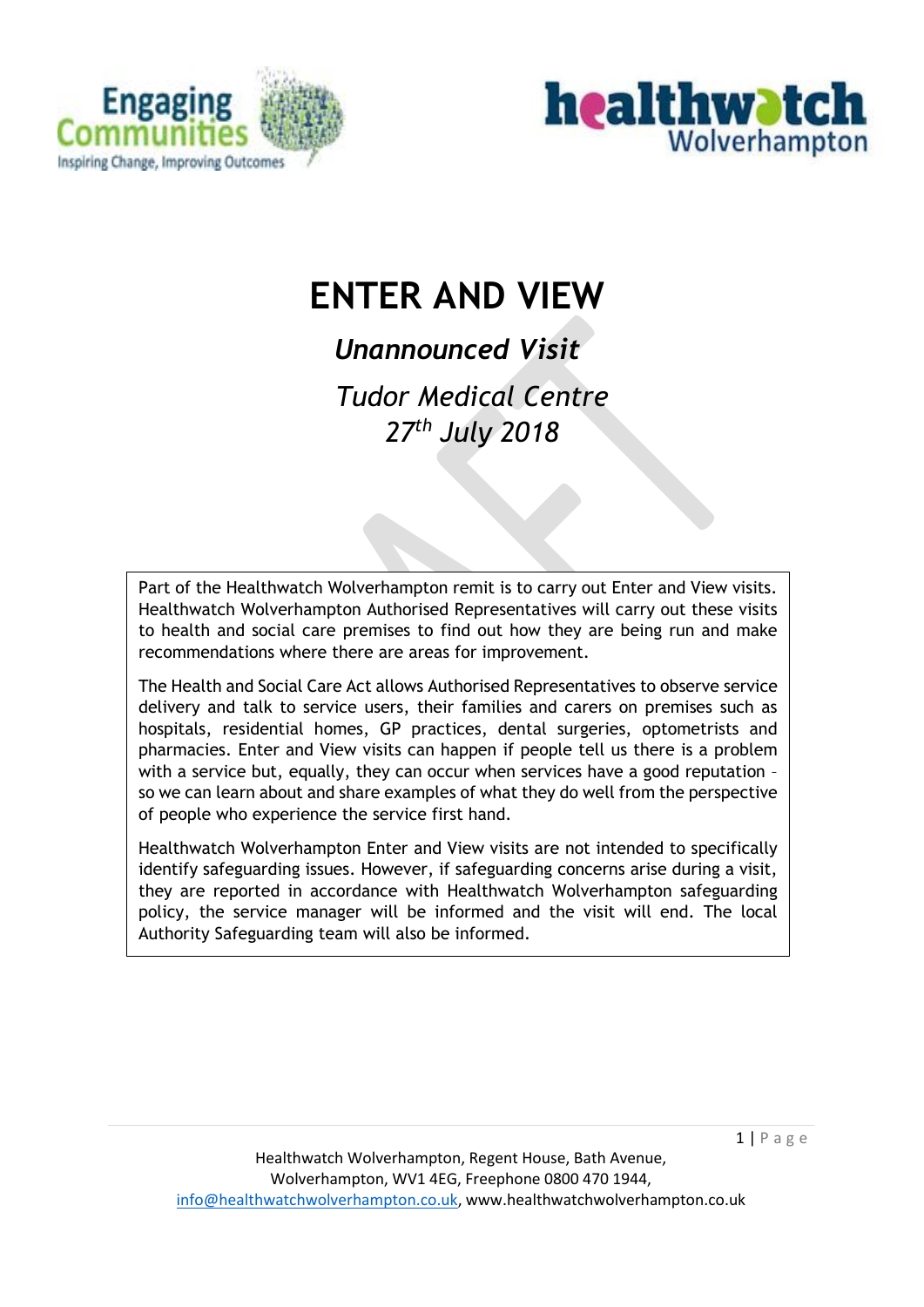## **Tudor Medical Centre**

Service Address: 1 Tudor Road, Heath Town, Wolverhampton, West Midlands, WV10  $0I$  T Manager: Dr S Agrawal

## **Acknowledgements**

Healthwatch Wolverhampton would like to thank the Manager, staff and patients for their co-operation during the visit.

## **Disclaimer**

Please note that this report relates to findings observed during our visit made on Friday **27 July 2018**. The report does not claim to be representative of all patients, only of those who contributed within the restricted time available.

## **Authorised Representatives**

Ashley Lovell, Engagement and Information Lead, Rose Urkovskis, Authorised Representative (Lead) Mary Brannac, Authorised Representative

## **Who we share the report with**

This report and its findings will be shared with Wolverhampton City Council, Care Quality Commission (CQC), Wolverhampton Clinical Commissioning Group (CCG), Healthwatch England, and NHS England. The report will be published on the Healthwatch Wolverhampton website.

 $2 | P \text{ age}$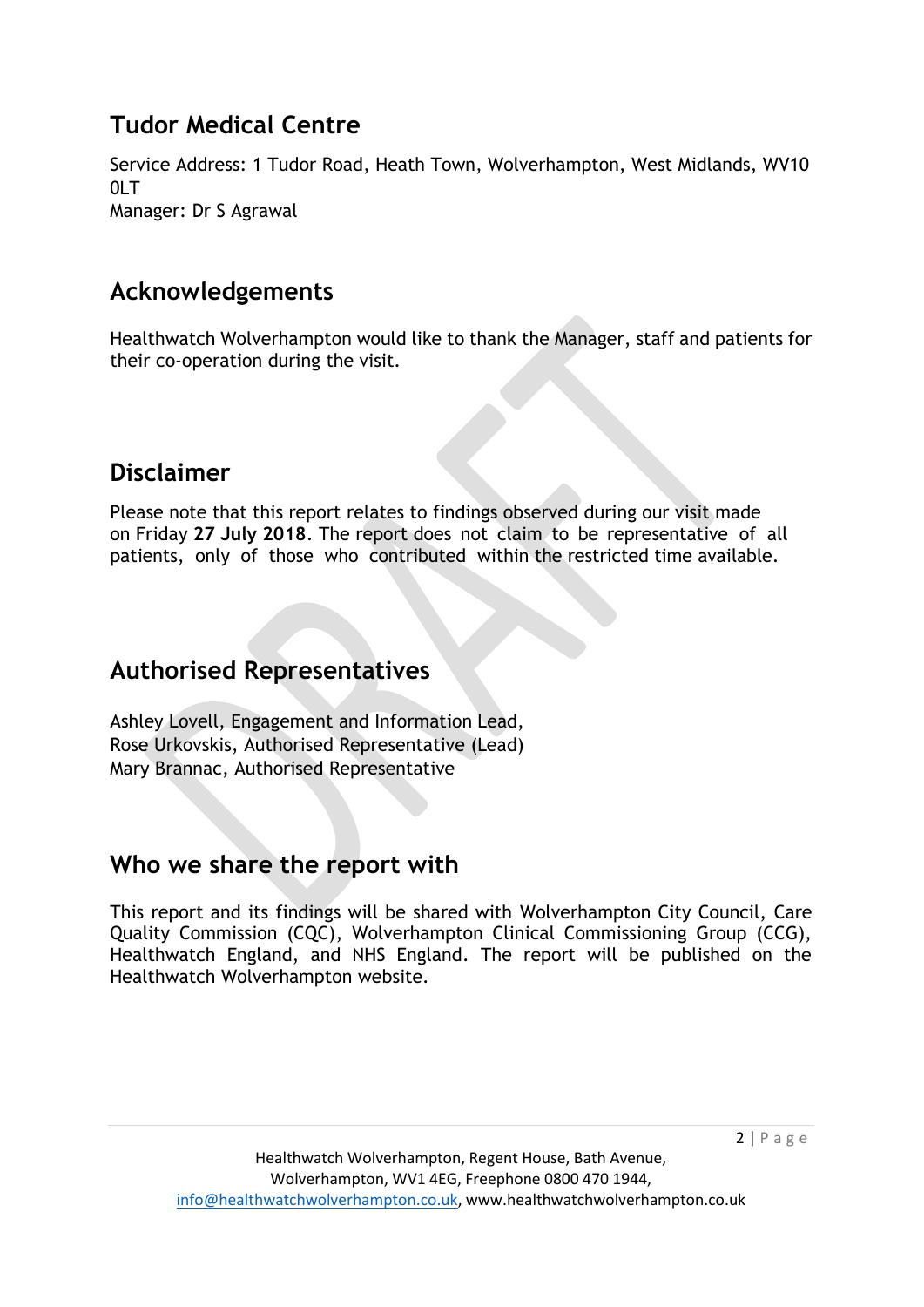## **Background**

Intelligence gathered in the last twelve months was from patients unable to access timely appointments and in particular getting an appointment with the Doctor of choice. Also being able to have consistency in care by seeing the same Doctor for further appointments as necessary. Some concerns were raised about inappropriate comments made by a minority of Doctors linked to Equality, Diversity and Inclusivity.

Tudor Medical Centre Practice has 17,349 patients registered (NHS choices website 30 July 2018). The Centre is open five days per week with four surgeries available to 5.30pm and one early surgery starting at 7am on Thursdays. The practice has the highest under five year olds in the district. The Centre is a training facility for junior Doctors.

Nearby Heath Town Medical Centre was inspected under section 60 of the Health and Social Care Act 2008 January 2016 and was judged with an overall rating as Inadequate. As a result, the Centre was put in Special measures and joined the Tudor Medical Centre in December 2016 bringing one Doctor and approximately 2,445 patients. Prior to the move initiated by CCG and NHS England there was a consultation period between May and December 2016 which was led by a NHS communications specialist involving consultation, posters and press campaign.

## **What we did during the visit**

#### **Environment:**

*Time was spent observing the general environment of the Surgery waiting area as well as looking around the various surgery areas including the new build which is almost complete.*

## **Patient Experience:**

*We spent time with the patients gathering their experiences whilst they were waiting to see the Dr/nurse.*

## **Staff**

*The Authorised Representative Lead spent time with two members of the senior management team gathering evidence as well as the secretaries responsible for sending out letters for referrals and one member of the Reception team.*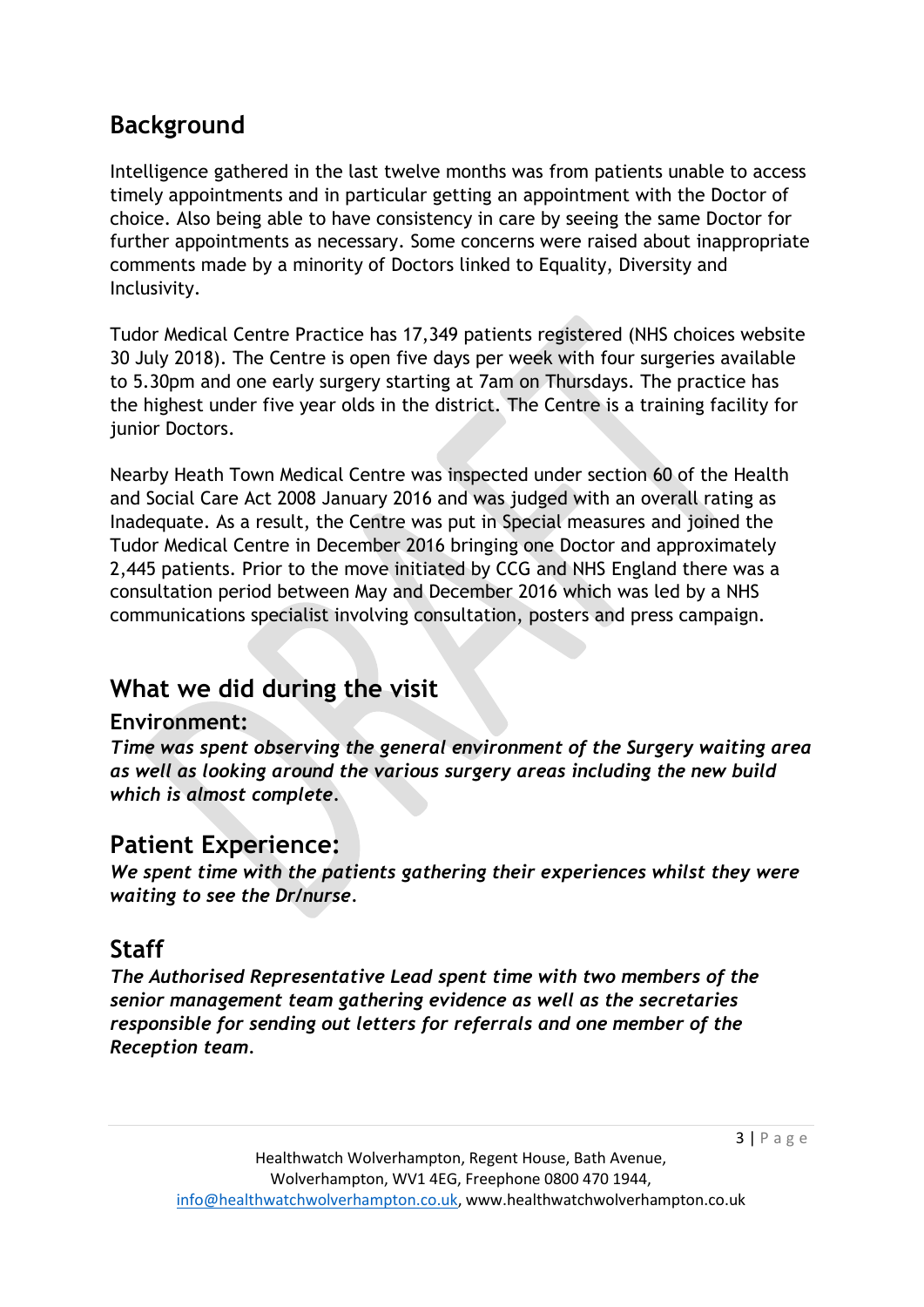#### **Privacy and Dignity**

*We wanted to observe how privacy and dignity is maintained within the Surgery.*

# **Summary Findings:**

#### **The following key observations and comments were made:**

The Authorised Lead met with two of the senior management team and was shown the appointment booking system. There was on average five or six Doctors available with other clinicians for specialist appointments such as Diabetes etc. There were a number of appointments released to be booked in advance, some left available to book on the day and a few more appointments available for emergencies released as needed. The schedule shown had appointments available and this was confirmed by the Receptionist who said that in the majority of cases it was her experience that patients did see the Doctor of choice, where it was not possible an alternative Doctor was offered and if the patient wished to travel to another surgery an appointment could be offered where their Doctor of choice was on duty.

The senior management team were very enthusiastic about the quality of care offered and have a vision to continually improve facilities and opportunities to improve patient care. They have a vision to regenerate the area which is much needed and have recently bid for funding from CCG and NHS England to provide a purpose built centre to extend their offer to include Health and well-being, Dental and Ophthalmology facilities. They are aware that the car parking facilities that serves the Practice in its current position is not fit for purpose and the proposal for a purpose built centre would incorporate this. However, they were not successful in gaining any funding and so to ensure that they further develop the facilities and patient care the Practice has invested 720k in to extending the current facilities. This will provide three more consulting rooms and offer more facilities to their patients. They have engaged with Dr Sarah Jarvis medical broadcaster to launch a campaign with the patients at Tudor Medical Centre. She will be visiting the centre and there are videos to run alongside the launch to encourage patients to take more care of their health and well-being.

The senior management team are passionate about offering choice for patients and the secretaries at the practice send information to patients that have referrals. The letter was viewed along with the system used for referring patients. There were no leaflets explaining patient choice on display however there was an extensive array of patient information leaflets available such as GP online services,

4 | P a g e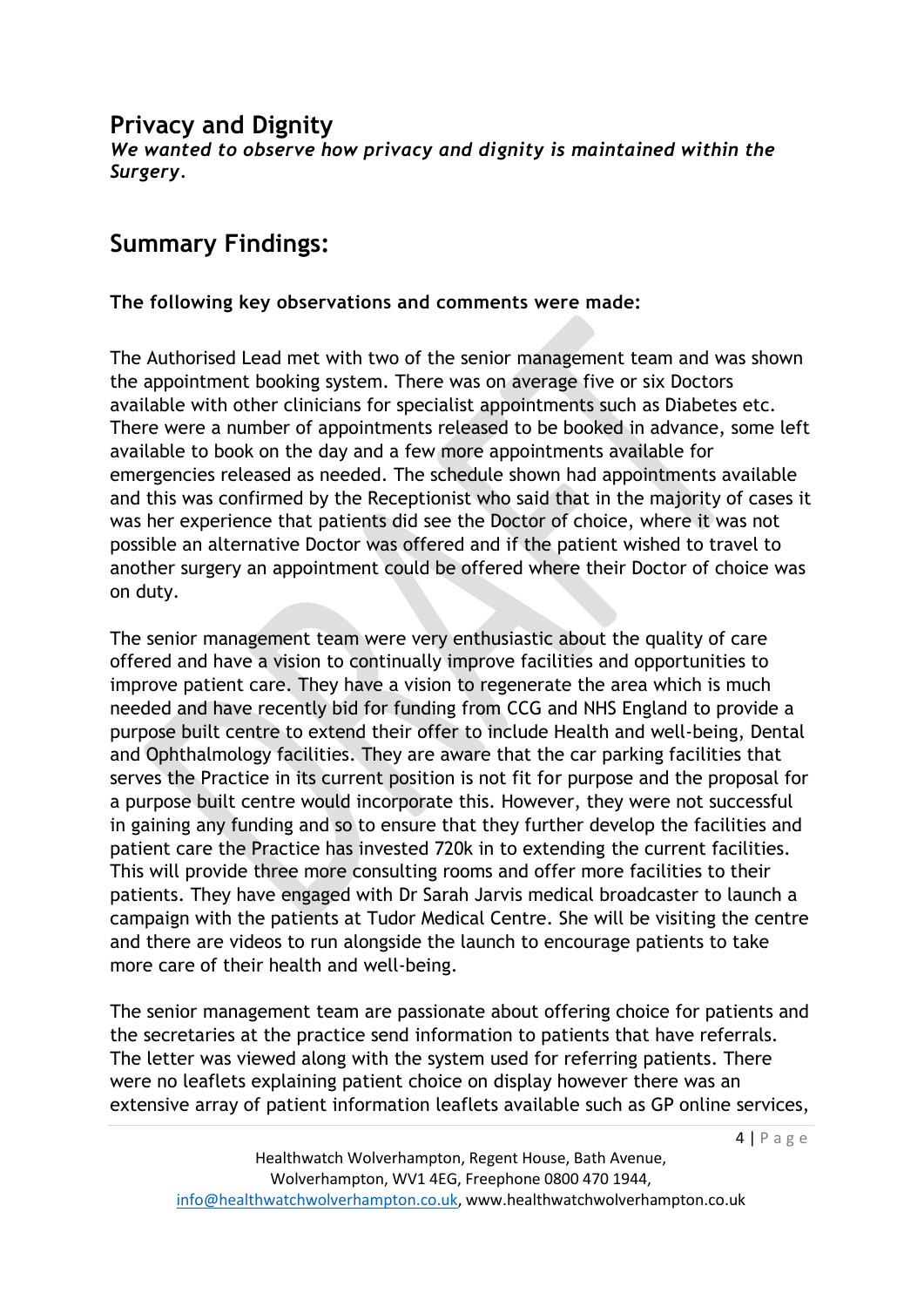Stroke, Back pain, Alzheimer's, Eye testing etc. The Receptionist thought that they had a delivery of new leaflets that they had not had chance to put out yet. The Reception area has recently been repainted and refreshed as part of the refurbishment project so they were still in the process of displaying information. There is also a large 'Patient Information' folder which includes different conditions and symptoms, causes and treatment. Also information for new mothers on vaccinations etc.

Patient feedback is valued by the senior management team and there is a system in place where the Doctor at the end of the appointment will ask for feedback. The results for the past few months was shown and there was over 95% satisfaction. The results from these surveys are displayed as a Family and Friends poster in the waiting room. It was not clear on the number of participants.

On the NHS Choices website 91.8% of patients had the confidence in the Doctor they saw. 22% of patients said they saw the Doctor they wanted to see (30 July 2018). There were also ten reviews on the site eight were negative and two positive. The majority of concerns related to appointments and customer service in booking appointments. The reviews were dated between 2016 and 2018 and the only response from the Practice was dated March 2018. The senior management team acknowledged that it was easier if concerns were raised directly to the Practice so they could be dealt with appropriately. They have found that the latest National Survey showed an improvement in patient satisfaction and they had the fewest number of complaints this year. All complaints were dealt with thoroughly externally through CQC in line with legislation and the ones viewed during the visit were not upheld.

There is diversity in the patients that are registered to the Tudor Medical Centre and also the Doctors. All staff have mandatory e-learning training annually which includes equality and diversity. The training is monitored by the management team and referred to during annual staff appraisals.

The day of the Enter and View visit was the hottest day in a long spell of a heat wave, the waiting room was very hot and several patients were physically struggling with the heat, having to leave the waiting room and stand outside. The windows were closed there were no fans for patients or water provided. The senior management team responded very quickly to the observation directing the Reception team to open the windows and door.

The external environment was in good condition with clear signage. There is a disabled entrance off the carpark but the main entrance has steps and a ramp. The ramp is narrow and steep one patient did struggle and was helped by one of the

 $5 | P \text{ age}$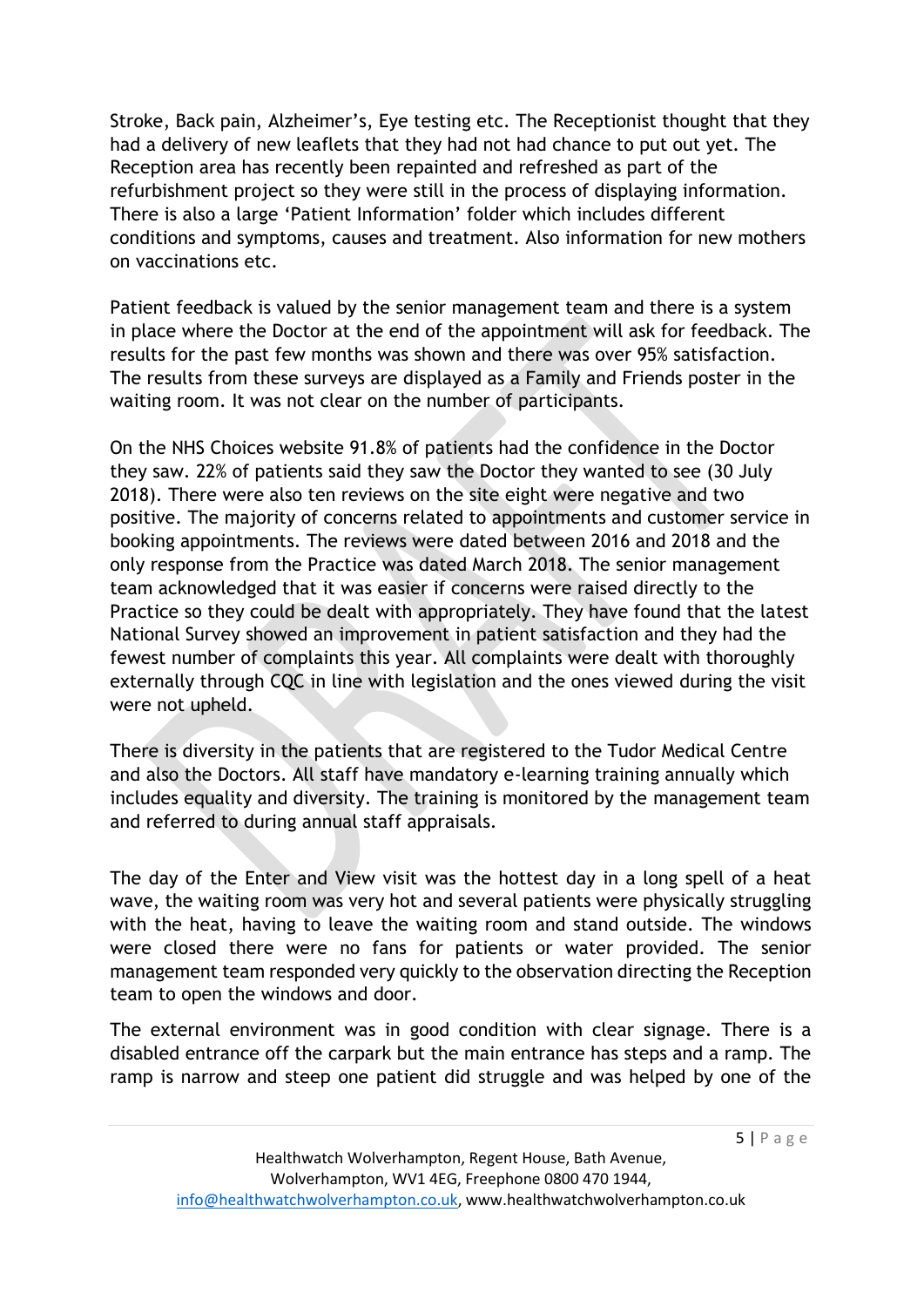Authorised Representative. Parking was observed as an issue during the visit which senior managers are aware.

The waiting room is light and well decorated it has a TV screen on the wall displaying the names of patients and room number to go to with a sound to alarm that information has updated. There is also information displayed around a range of topics sleep apnea, mental health awareness, anti-biotics and zero tolerance to violence towards staff. There is also scrolling information showing any delays in waiting times.

There is a self-check in point which has multiple language options and a separate prescription pick up point before the entrance to the main waiting room.

Due to the number of seats in the waiting room it was observed that is was difficult for pushchairs and anyone with mobility needs to navigate around the room.

There is a poster showing how many 'Did Not Attends' the senior management team are aware of the impact of non-attendance on appointments that could be scheduled and send warning letters to those offenders. They also use a text system to send reminders which can be time consuming with a cost associated but necessary to keep the numbers to a minimum.

There was a meet the team poster in the waiting room with photographs and roles. The Practice mission statement, complaints procedure, CQC rating, information on chaperones, baby changing facilities is also displayed.

## **Comments from patients and observations:**

**The majority of patients were called in quickly to see the Doctor and appointment waiting time was minimal.** 

One patient who moved to the practice due to their GP moving to the Tudor Medical Practice purported that they were not consulted and no choice was given.

Another patient had accompanied a family member to interpret, when they are not available the Practice will arrange for an interpreter. The whole family use the Practice and are all generally happy. Question related to Safe, Dignified and Quality service response was occasionally they are not addressed by name dependent on circumstances and how busy they are.

Another patient purported that it is difficult for English people to pronounce their name so they understand and would not complain. This family also felt that they were not able to access additional services. Their child was ill and they didn't get back results the Doctor looked up diagnosis on the computer.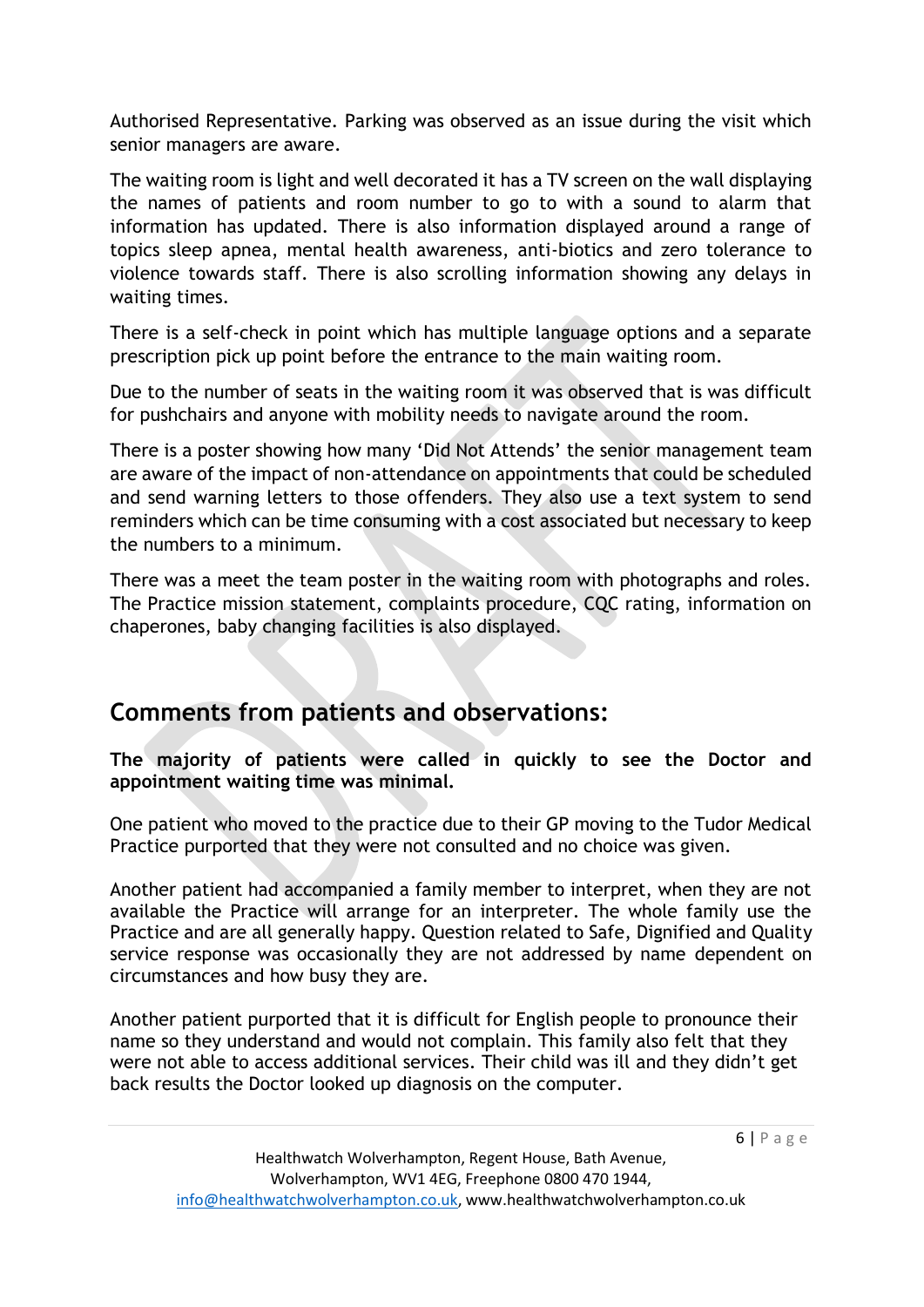Another patient had been seeing the same Doctor for forty years with no complaints.

One patient did not know how to access out of hours' care and had not received any communication from the Practice for anything.

Another patient stated that if you want an appointment you need to call at 8am that same day if not the waiting time is 3 weeks. If she needs to access other services, the Practice contacts by telephone.

One patient said that they were not asked if they had communication needs which would have been useful.

One patient went to an appointment for herself with her child with her but came out and had to make another appointment later that day to get a GP to see her child as it was practice for the Doctor to only see the patient that is named on the appointment. The Receptionist repeatedly told the patient she had missed the appointment but the patient had been in to see a GP for her personal appointment.

## **Recommendations and Follow – Up Action**

The Authorised Representatives would like to suggest the following recommendations arising from the visit.

Review the patient feedback facility and have the option for patients to complete the survey from the waiting room. This would ensure all patients have the option not just those directed by the Doctors.

Introduce a 'Patients have your say' facility so that they can be encouraged to voice concerns and positive experiences with the option to have a conversation with someone who would resolve their issues. As a result, you could promote 'You said, we did' which would encourage patients to come forward rather than anonymise reviews. This may improve communication between patients and the Practice.

Give responsibility to senior Receptionist to oversee customer experience. This would include comfort, temperature and mobility around the waiting room. Whilst senior managers are proactive about providing excellent care beyond the waiting area the Frontline experience is in need of review and senior managers can't manage this as well.

Review privacy of patients when they are speaking to Receptionists. It is possible for everyone to hear discussions of a personal nature as they are being questioned.